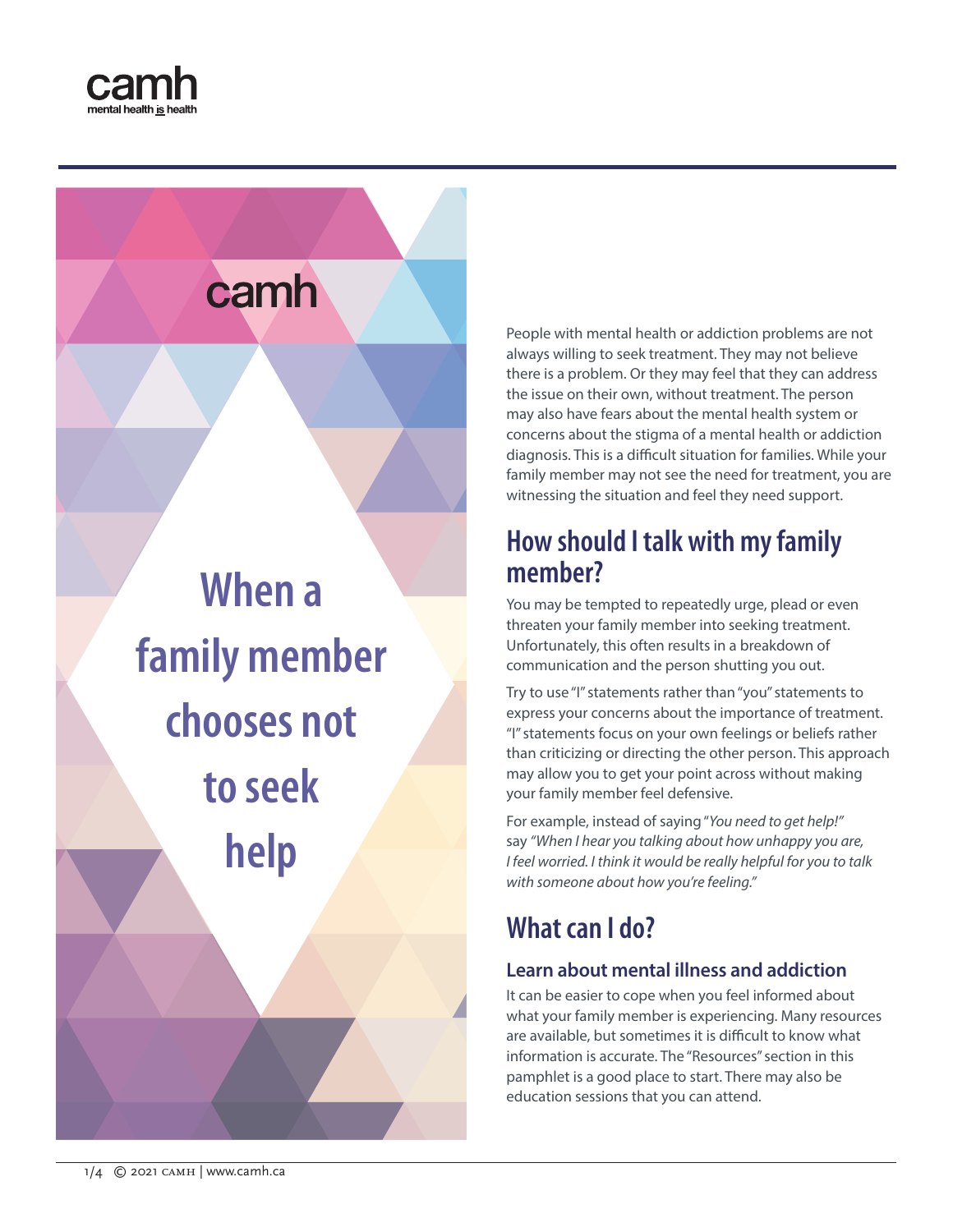### **Talk with your family member about your concerns, and encourage them to seek support**

Let your family member know you are concerned. Consider how best to express your concerns. See the "How should I talk with my family member?" section for suggestions.

Suggest that the person see their family doctor or make an appointment at a treatment centre. Ask about the referral process and eligibility criteria and about culture-specific or specialized services (e.g., LGBTQ2S+, spiritually focused) to best meet your needs.

### **Get support for yourself and your family**

It is helpful to get connected with family support. This could include attending an education session, meeting with a therapist or joining a support group. There are also peer family supports in the community. See the "Resources" section for suggestions on where you can find support.

### **Take care of yourself**

Supporting a family member with a mental illness or addiction can be overwhelming. It can be a challenge to balance your own needs with being there for them. Take time for yourself and ensure that your own needs are being met—you cannot support your family member effectively if you are not also taking care of yourself.

- Make time for activities that help you cope with stress.
- Make time to see other family members and friends.
- Don't be afraid to ask friends and family for help.
- Be aware of your boundaries and set limits to make sure they are respected.
- Look after your own physical and mental health, and seek support if necessary.

### **Support other family members**

Mental illness and addiction affect the whole family, as well as the person's friends. It is important that everyone receives the support they need. Give what support you can, without overwhelming yourself, and direct others to the resources listed at the end of this pamphlet.

Children in particular may need help to understand what is happening. If you are concerned about how a child is coping, you could speak to their family doctor. Support may also be available from a school social worker or through a community organization.

# **How do I prepare for a crisis?**

Try to predict possible crises and plan what you would do. A crisis plan should include contact information for:

- the nearest hospital
- crisis lines
- the local police department
- a treatment provider
- a child care provider, if relevant
- family members or supportive friends.

The CAMH pamphlet *When a Family Member Is Thinking about Suicide* lists crisis lines and other supports.

### **What if I think my family member may harm themself or someone else?**

- If there are immediate concerns for your family member's safety, take them to the nearest hospital emergency department if you can do so safely.
- If they are unwilling to go to the hospital, call 911. Calling 911 can feel hard. You can explain to the 911 operator that you think your family member is experiencing mental health symptoms, in case a mental health crisis response team is available.
- After calling 911, you might want to access support to help feel connected and know that you are not alone.
- If your family member is agitated, threatening or aggressive, call 911 and make sure you and others are safe.

# **Can I force my family member into treatment?**

Everyone has the legally protected right to decide if they want treatment. Treatment is usually most effective when the person has agreed to it. However, in some situations, the Mental Health Act provides ways for people to receive an emergency assessment without their consent.

### **Form 1**

If a physician believes a person is a risk to themself or others, they can write a Form 1. The person may remain in hospital for up to 72 hours while they receive an emergency assessment.

If the person is not found to be a risk to themself or others, they can leave the hospital if they wish, even if it is against medical advice. If the psychiatric team finds that the person is a risk to themself or others, they may be held in hospital under other forms in the Mental Health Act until they are found to be safe to leave.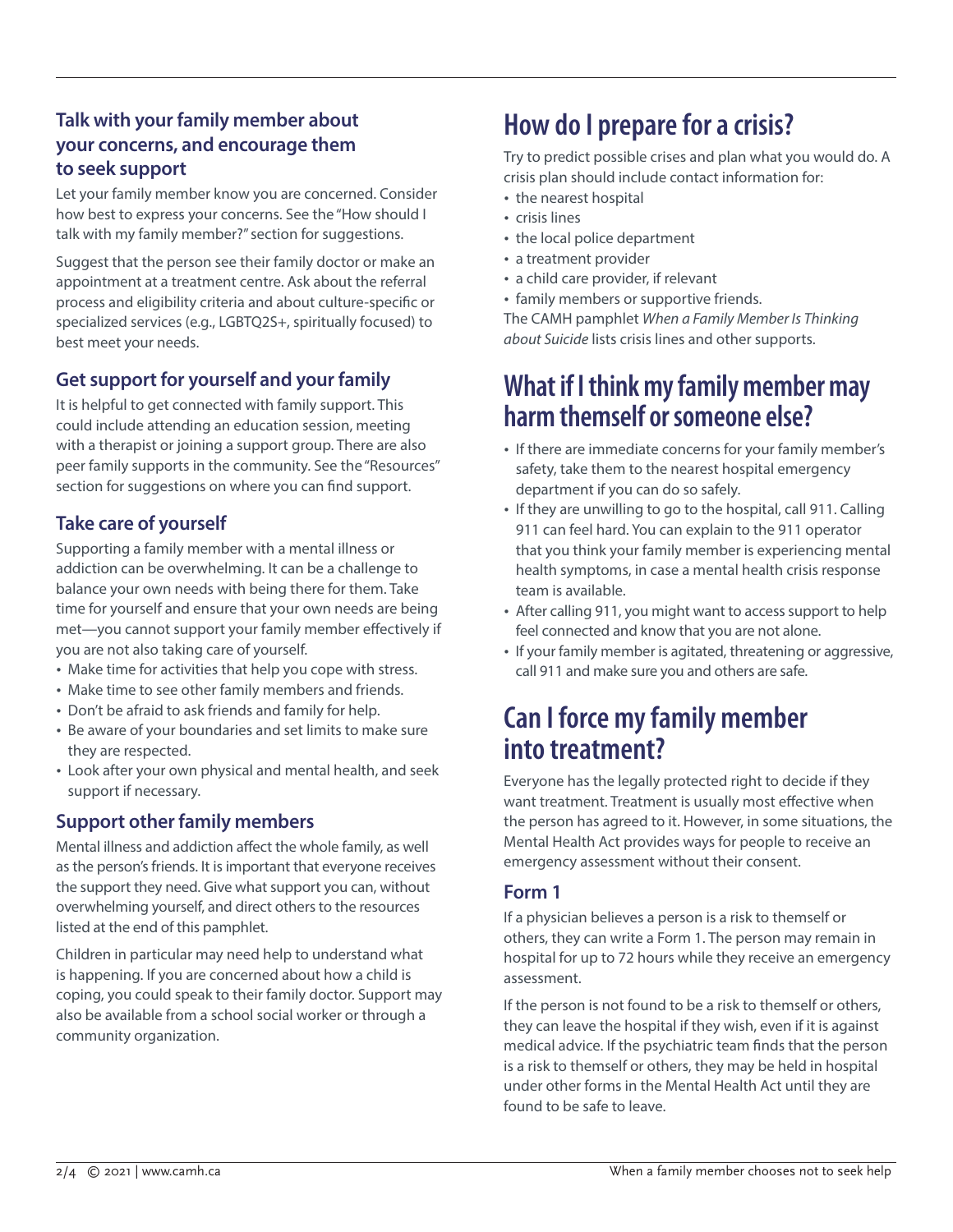#### **Form 2**

If you are concerned that a family member is a risk to themself or others, you can request a Form 2 from a justice of the peace [\(www.ontariocourts.ca/ocj\)](http://www.ontariocourts.ca/ocj). This form allows the police to take the person to a hospital for assessment. At the hospital, a physician will assess the person to see if they should be put on a Form 1.

Using a Form 2 can negatively affect the relationship you have with your family member. However, the safety of your family member and those around them is the most important consideration.

The police may also take a person to hospital if they, or someone else, have seen the person behaving dangerously as a result of a mental health concern, or if they have a Form 1 or Form 2.

## **Resources**

**ConnexOntario** Tel.: 1 866 531-2600 [www.connexontario.ca](http://www.connexontario.ca)

**Mood Disorders Association of Ontario** [www.mooddisorders.ca](http://www.mooddisorders.ca)

**Canadian Mental Health Association** [www.cmha.ca](http://www.cmha.ca)

#### **Family resources**

**CAMH** Access CAMH family line Tel.: 416 535-8501 ext. 2

**Family Resource Centre** Tel.: 416 535-8501 ext. 33202 Email: family.engagement@camh.ca www.camh.ca/families

**FAME Reconnect Family and Caregiver Support Services** Tel.: 416 248-2050 [www.reconnect.on.ca](http://www.reconnect.on.ca)

**Mood Disorders Association of Ontario** <https://mooddisorders.ca>

**Ontario Caregiver Organization** 24/7 helpline: 1 833 416-2273 https://ontariocaregiver.ca

### **Supports for children and youth**

**Reconnect FAMEkids** Tel.: 416 248-2050 [www.reconnect.on.ca](http://www.reconnect.on.ca)

#### **What Kids Want to Know series (CAMH)**

**(***When a Parent Drinks Too Much Alcohol, When a Parent Has Bipolar Disorder, When a Parent Is Depressed, When a Parent Has Experienced Psychosis*) http://store.camh.ca

**Youthdale Psychiatric Crisis Services** Tel.: 416 363-9990 www.youthdale.ca

**LGBT YouthLine** Tel.: 1 800 268-9688 or text line: 647 694-4275 [www.youthline.ca](http://www.youthline.ca)

**Black Youth Helpline** Tel.: 416 285-9944 (Toronto) or 1 833 294-8650 (national) https://blackyouth.ca

#### **Crisis resources**

**Canada Suicide Prevention Service** Tel.: 1 833 456-4566

**Toronto Distress Centre** Tel.: 416 408-HELP (4357)

**Gerstein Centre** (Toronto) Tel.: 416 929-5200

**Kids Help Phone** Tel.: 1 800 668-6868 or text CONNECT to 686868

**Hope for Wellness** (for Indigenous people) Tel.: 1 855 242-3310

**Assaulted Women's Helpline** Tel.: 416 863-0511 or 1 866-863-0511 (toll free)

**Talk 4 Healing** (for Indigenous women) Helpline: 1 855 554-4325 **Crisis line:** 1 888 200-9997 Live chat: [www.talk4healing.com](http://www.talk4healing.com)